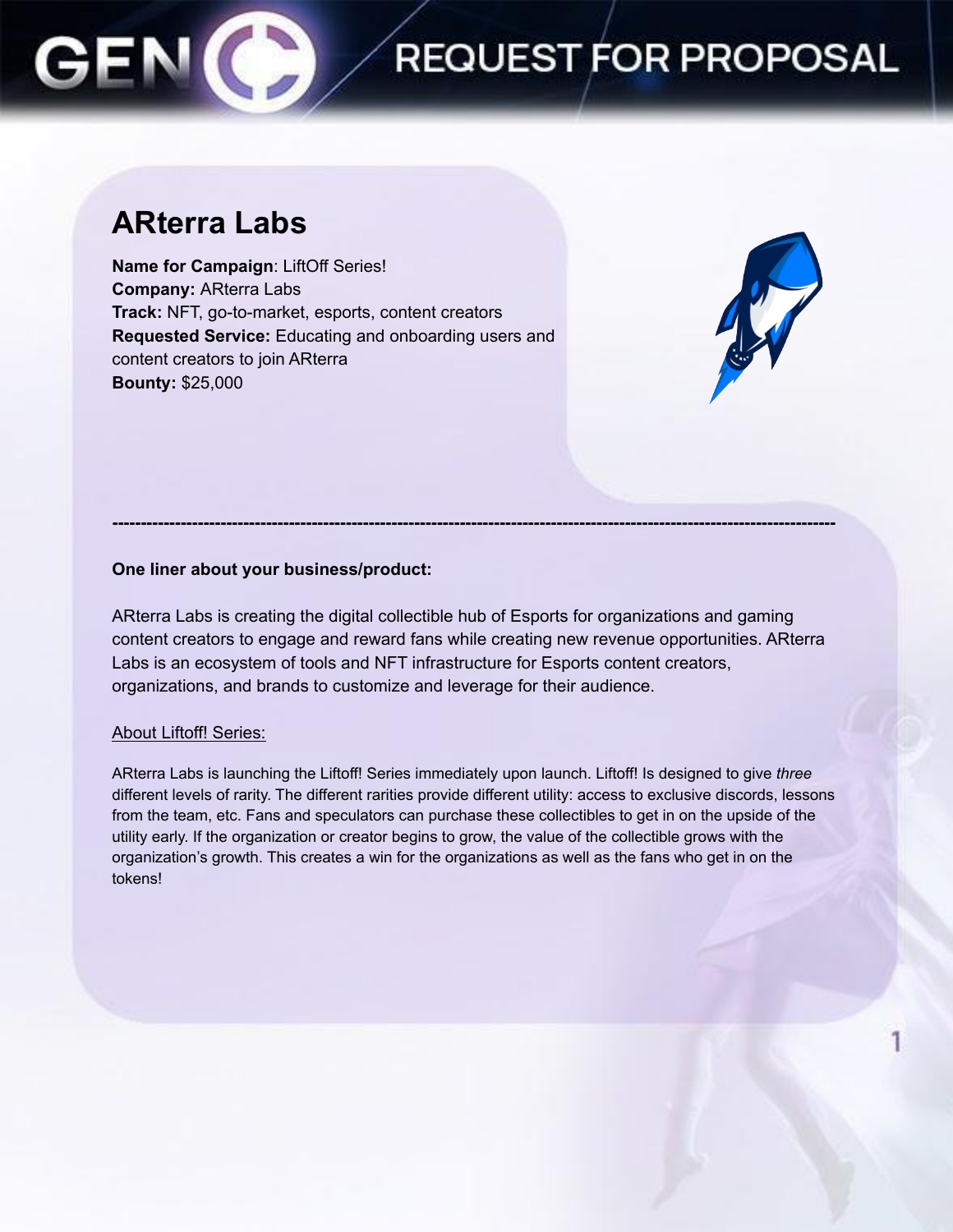# **REQUEST FOR PROPOSAL**



GEN

2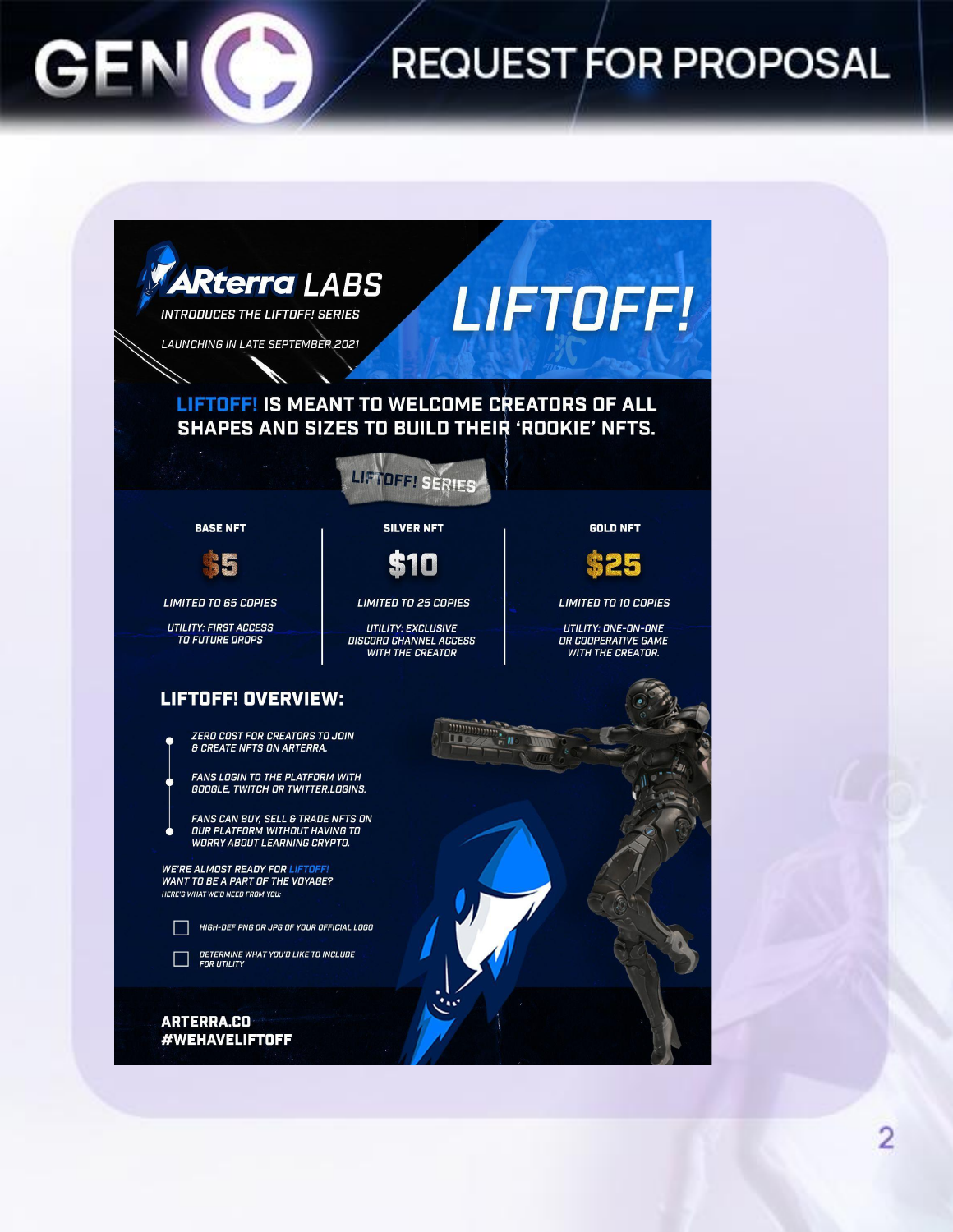### **In short, where we could use your help(scope):**

Effective marketing of the Liftoff! Series that leads to organizations and content creators opting in, creating NFTs, and onboarding users to engage with the NFTs.

**REQUEST FOR PROPOSAL** 

#### **Any additional information about the problem:**

Communicating clearly and effectively about NFTs on ARterra Lab's Platform and our value proposition (see ARterra Advantage slide) from both Esports org/creator and fan perspective.

Within the Esports/gaming community, NFTs generally have the perception of harming the environment and/or viewed as a cash grab.

With ARterra Lab's NFTs being 100% carbon-neutral and the launch of the Liftoff! Series making NFTs both accessible from a price standpoint and having real utility that fans can experience, our platform debunks the communities hesitancies.

This article and the quotes below depict the negative sentiment around NFTs:

**[https://www.kotaku.com.au/2021/04/the-nft-bubble-might-be-bursting-but-streamers-and](https://www.kotaku.com.au/2021/04/the-nft-bubble-might-be-bursting-but-streamers-and-esports-orgs-are-still-getting-in-on-it/)[esports-orgs-are-still-getting-in-on-it/](https://www.kotaku.com.au/2021/04/the-nft-bubble-might-be-bursting-but-streamers-and-esports-orgs-are-still-getting-in-on-it/)**

"Just found out one of my favourite streamers supports NFTs. I'm going to fuckin lose it," one fan, who is also an artist, [tweeted](https://twitter.com/DrSpooksArt/status/1379803429690880001) in reference to Bowman's stance on NFTs. In a DM to *Kotaku*, the fan added that their concerns stemmed from "the environmental impacts and also the fact that to me, at least, it's so very clearly a scheme, because people are now losing a lot of money from it."

"Fuck right off," said Twitch partner RadderssGaming in response to a question about NFTs' future viability in streaming. "I'm trying to have a lesser impact on the environment than I already do."

Twitch partner Breadwitchery, who replied to the same question by simply saying, "No, bad," clarified her stance to Kotaku. "It's yet another example of how we're willing to destroy our planet if it means money, money, money," she said in an email. "From my perspective, so many people get into NFTs to feel like they're getting in on the bottom floor of a new crypto trend, with no mind for the damage it can do. The greenhouse gas emissions generated by NFTs are ridiculous. They're inexcusable. I see the technological innovation behind it, I really do, but superimposed over that is just the greed of late-stage capitalism."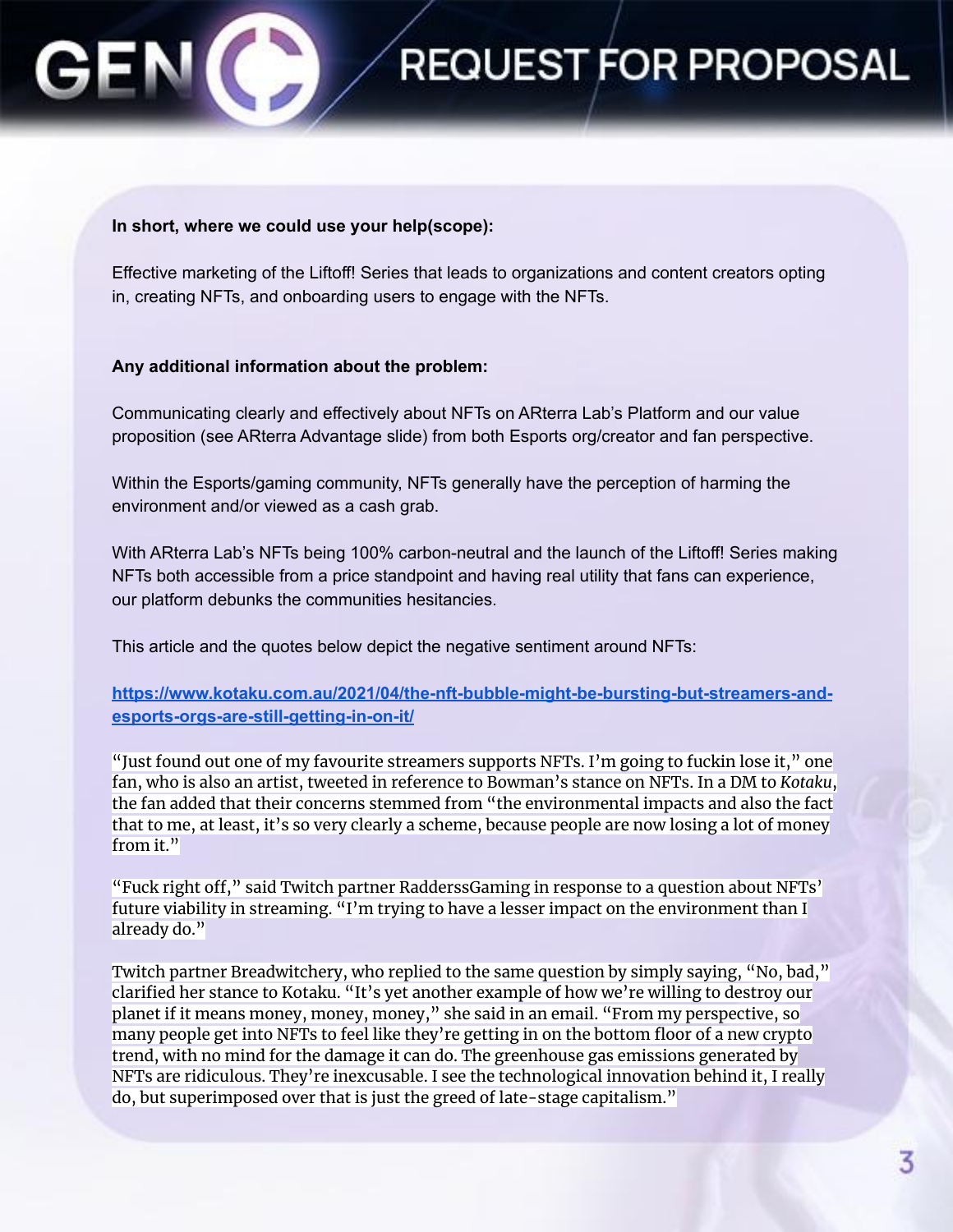

# **REQUEST FOR PROPOSAL**



### **Inspiration**

The end goal for this initiative is to:

- Successfully demonstrate the ease of use and great UX of our platform
- Creators sell out Liftoff! Series NFTs and users are excited about the upside and underlying utility
- Spur network effects and encourage other creators and users to join

### **Are there any restrictions for the campaign:**

n/a

### **Goals and metrics for this campaign:**

- Onboard 10 Esports teams and 20 content creators
- Onboard 3,000+ users
- Liftoff! Series NFTs from teams/creators sell out